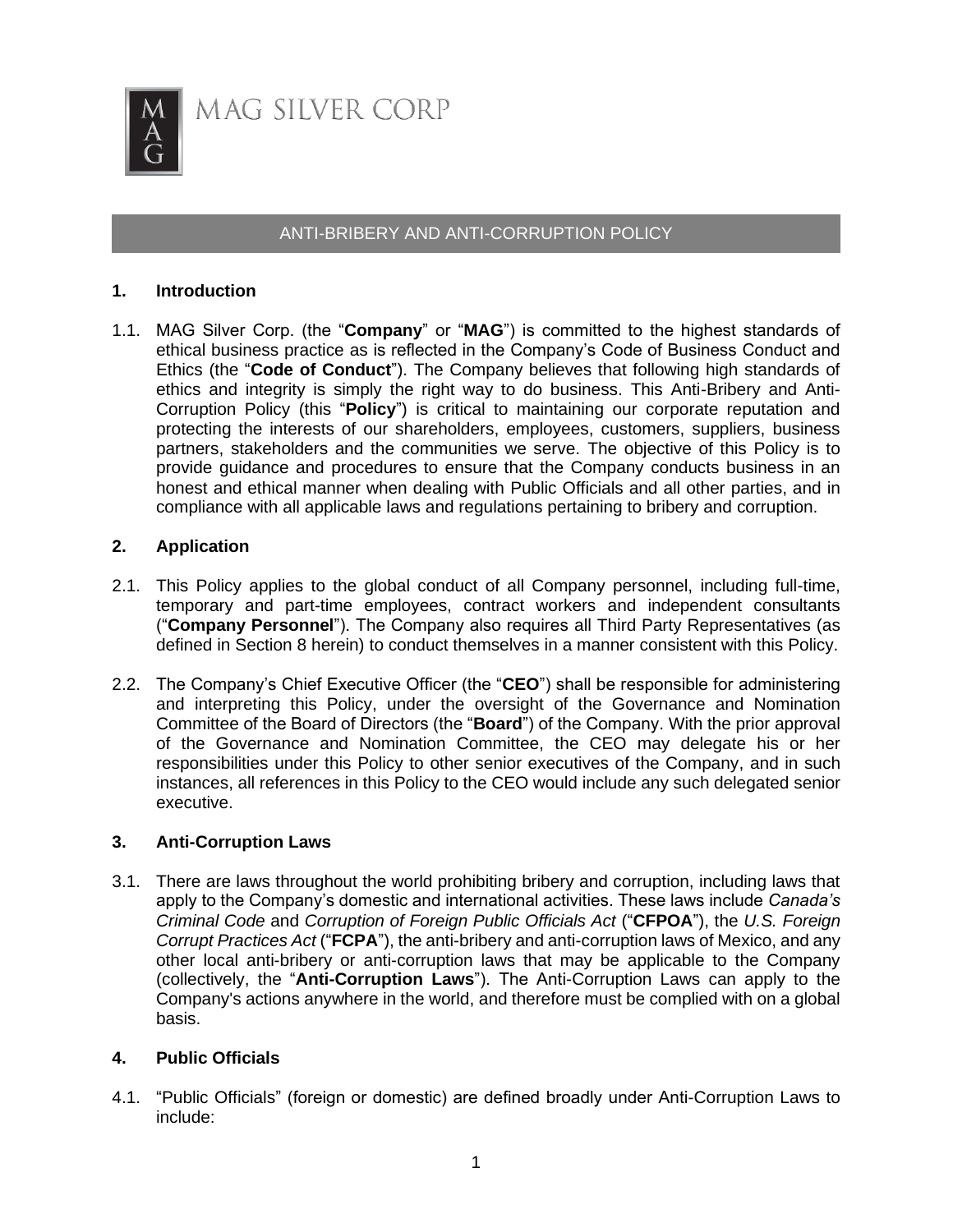- government ministers and their staff;
- members of legislative bodies or other elected officials;
- judges and ambassadors;
- officials or employees of government departments and agencies, regardless of rank or position;
- any employee of any branch of government at any level: federal, state or local;
- customs, immigration, tax and police personnel;
- an officer or employee of any state-owned or state-controlled company;
- persons employed by a board, commission or other body or authority that is established to perform a duty or function on behalf of a foreign state;
- Indigenous officials;
- political parties, party officials and candidates for political office; and
- employees of public international organizations, such as the United Nations or World Bank.
- 4.2. In addition, a person does not cease to be a Public Official by purporting to act in a private capacity or by the fact that he or she serves without compensation. If you are not sure whether a particular person is a Public Official, please contact the Company's CEO.

## **5. Family Members and Close Associates of Public Officials**

5.1. It is important to note that benefits to close relatives of Public Officials, such as spouses and children or other immediate family members, may be treated by enforcement authorities as benefits to the Public Official and, accordingly, may constitute violations of Anti-Corruption Laws. Accordingly, Company Personnel are prohibited from offering, providing, promising or authorizing a payment or anything of value to an immediate family member or close associate of a Public Official or other person or third party, directly, indirectly, or through a Third Party Representative (as defined in Section 8 herein), if such a payment would be prohibited if it was provided directly.

# **6. Avoiding Bribery in the Private Sector**

6.1. Bribery of non-Public Officials (such as employees of private companies and union officials) is also illegal in many parts of the world (including Canada, the United States and Mexico) and can cause great reputational and business harm, in addition to criminal penalties. It is therefore the Company's policy to prohibit providing bribes, kickbacks or other corrupt or illicit payments to anyone, regardless of whether or not they are a Public Official.

# **7. MAG's Guiding Principles**

7.1. The business of the Company must be conducted in accordance with the following guiding principles, which apply to all dealings with Public Officials, as well as individuals and nongovernmental and commercial entities with whom MAG does or proposes to do business.

# **7.1.1. Bribery and Corruption Will Not be Tolerated**

Anti-bribery laws generally define bribery as the offer, promise or provision, directly or indirectly, of anything of value to any person, including a Public Official, to influence acts or decisions or to obtain a business advantage. Bribery can take many forms, including cash payments; jobs or "consulting" relationships; commissions or kickbacks; excessive gifts, entertainment or hospitality; payment of non-business related or lavish travel expenses; or provision of personal favors.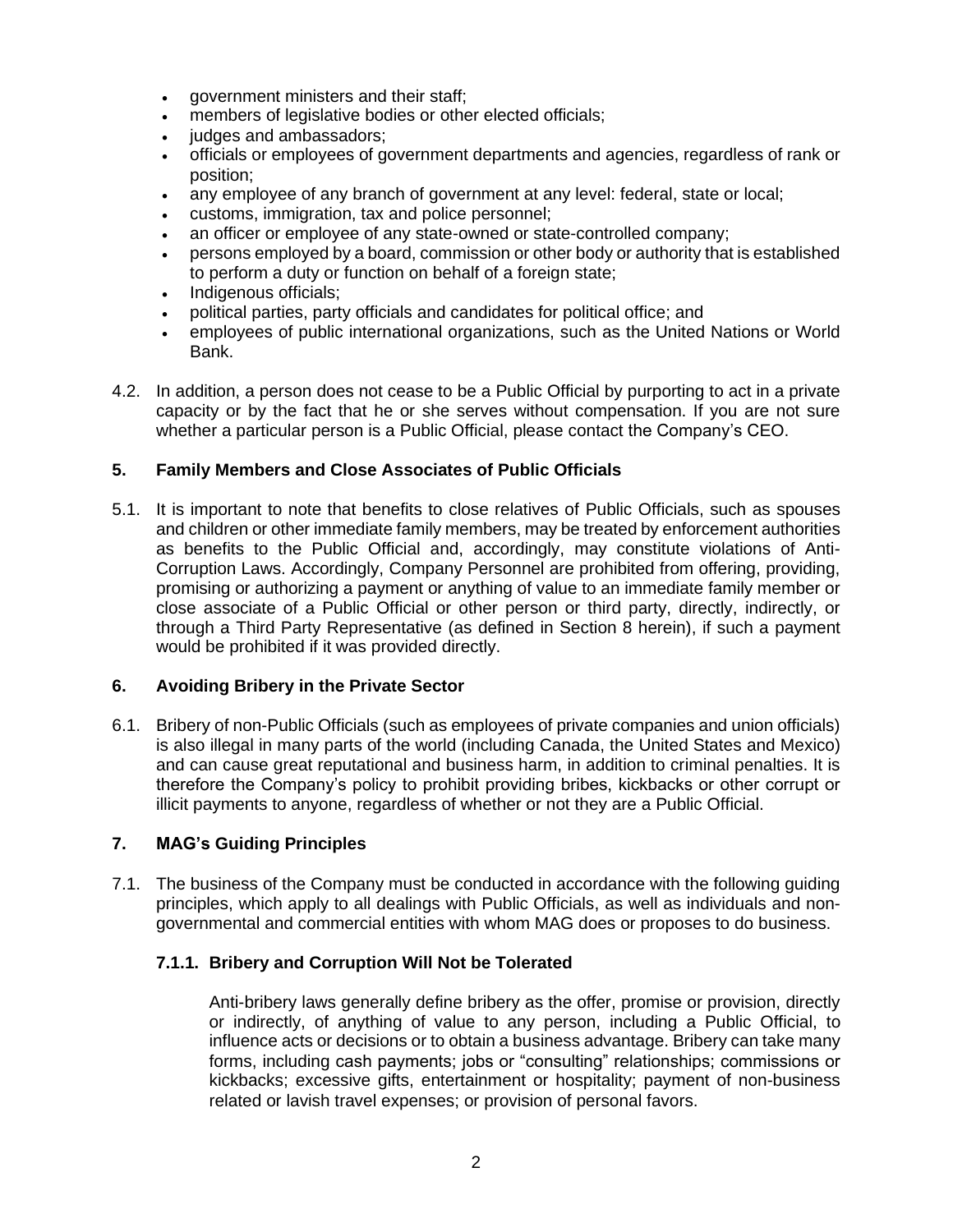Corruption and bribery are never acceptable business practices and are illegal. Company Personnel are strictly prohibited from offering, paying, promising or authorizing any bribe to any Public Official or any other person, directly, indirectly or through a Third Party Representative.

## **7.1.2. Facilitation Payments Are Strictly Prohibited**

The Company prohibits the use of Facilitation Payments. A "**Facilitation Payment**" is an occasional payment of minimal value made solely to expedite or secure the performance of a routine government action. Facilitation Payments are small bribes and are prohibited by the CFPOA, as well as in certain countries where the Company operates. Accordingly, the use of Facilitation Payments is strictly prohibited.

## **7.1.3. Lobby Legislation Must Be Adhered To**

The term "lobby" refers to a group of people who band together and try to influence politicians and people in public office. A lobby is typically formed to influence Public Officials to act in a way that is beneficial to the lobby's, or an industry's, best interests, either through favorable legislation or by blocking unfavorable measures.

When dealing with Public Officials, the Company and its agents must comply with the requirements of all applicable local lobbying legislation or regulations, including registration and reporting obligations.

## **7.1.4. All Political and Charitable Contributions Require Pre-Approval**

MAG recognizes the importance of contributing to the communities in which it operates, and provides support to a wide variety of initiatives through donations and the sponsorship of various events. MAG may, from time to time, make charitable contributions pursuant to its Social Investment Framework<sup>1</sup>. All charitable contributions by or on behalf of the Company must be accounted for with supporting documentation including a receipt or written acknowledgment of the donation from the recipient.

The Company strives to remain politically neutral so that its decisions are seen not to be driven by political bias. This is true for all levels of government including municipal, provincial, state and federal governments in Canada, the United States and Mexico. As such, political contributions on behalf of MAG are only allowed in jurisdictions where such contributions are permissible by law.

The Company's money, assets, property or other things of value may not be contributed, loaned or made available to any:

- political candidate, political party, party official or committee; or
- charitable organization that has a significant or known connection to a Public Official;

without prior authorization from the CEO.

<sup>1</sup> MAG's Social Investment Framework refers to its contributions to society and the supporting policies that are designed to strengthen peoples' skills and capacities and support them to participate fully in employment and social wellness (increased social capital). Key focus areas in the Company's Social Investment Framework include donations and sponsorships, employee volunteerism, education and training.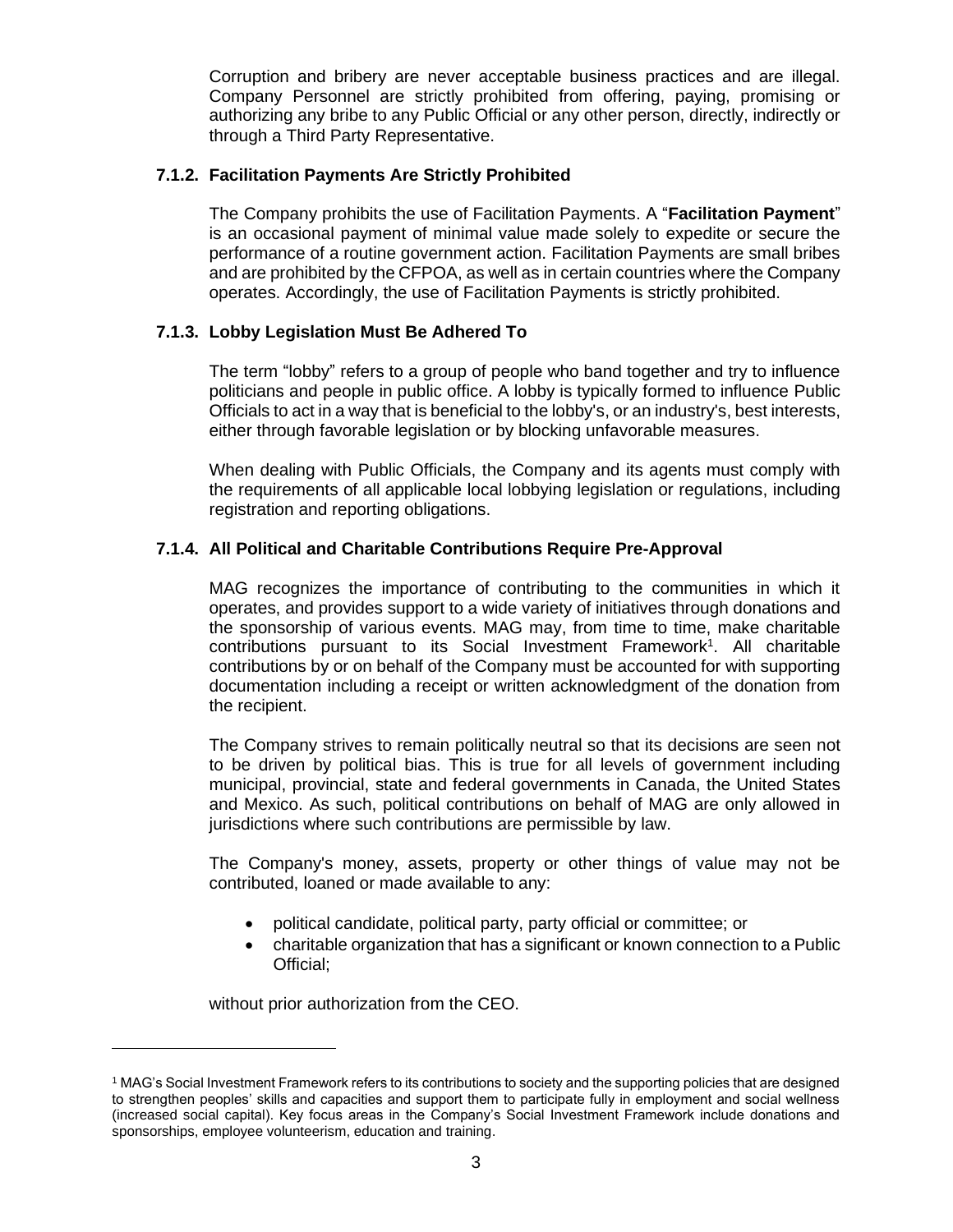#### **7.1.5. Gifts, Meals, Entertainment, Travel, Expenses and Other Business Hospitality Must Be Assessed for Appropriateness**

Gifts may only be offered or received in the context of appropriate business conduct and are of modest value or as is customary. Lavish gifts or gifts of cash or cash equivalents are prohibited. Gifts to exert influence or seek special treatment are prohibited. Gifts shall only be given on an infrequent, non-recurring basis and with prior approval from the CEO. Any gifts shall be given in a transparent manner and be properly recorded in the Company's books and records.

## **7.1.6. Anti-Corruption Laws Require Maintenance of Accurate Books and Records for All Transactions**

The Company shall maintain books and records that are full, fair and accurate and understandable to reflect all transactions, use and disposition of assets and other similar information. All Company Personnel must make certain that:

- all gifts, hospitality and other expenses are properly reported and recorded;
- any payment made by or on behalf of the Company is properly recorded in its books and records and supported by appropriate documentation; and
- no Company Personnel shall create or help create any documents for the purpose of concealing any improper activity.

Where applicable, such books, records and accounts may be subject to external audit in accordance with local legal requirements.

## **8. Use of Third Parties**

- 8.1. As the Company often works with external parties to achieve its business objectives, the guiding principles contained in this Policy are also applicable to third party entities and individuals retained to interact with Public Officials on behalf of the Company or to procure or transact business on behalf of the Company. These include, but are not limited to, contractors, partners, agents, consultants and other third parties who interact with Public Officials on behalf of the Company or in connection with work for the Company ("**Third Party Representatives**").
- 8.2. The Company can be held liable under Anti-Corruption Laws not only for payments made directly to Public Officials, but also for payments made indirectly through a Third Party Representative. To protect its business reputation and ensure that it only enters into relationships with Third Party Representatives that conduct business in an ethical manner, the Company will conduct risk-based anti-bribery due diligence on its Third Party Representatives. All Third Party Representatives must be reviewed and approved under this process before they can be engaged by Company Personnel.
- 8.3. Additionally, Company Personnel must verify that Third Party Representatives understand and comply with their obligations not to engage in improper conduct in connection with the business they conduct for the Company. In doing so, Company Personnel must obtain written confirmation from all Third Party Representatives that they have read, understood and undertake to fully comply with this Policy and related procedures.

#### **9. Exigent Circumstances**

9.1. Nothing in this Policy prohibits the making of payments in cash or in kind to a Public Official or anyone else when life, safety or health is at imminent risk. Company Personnel are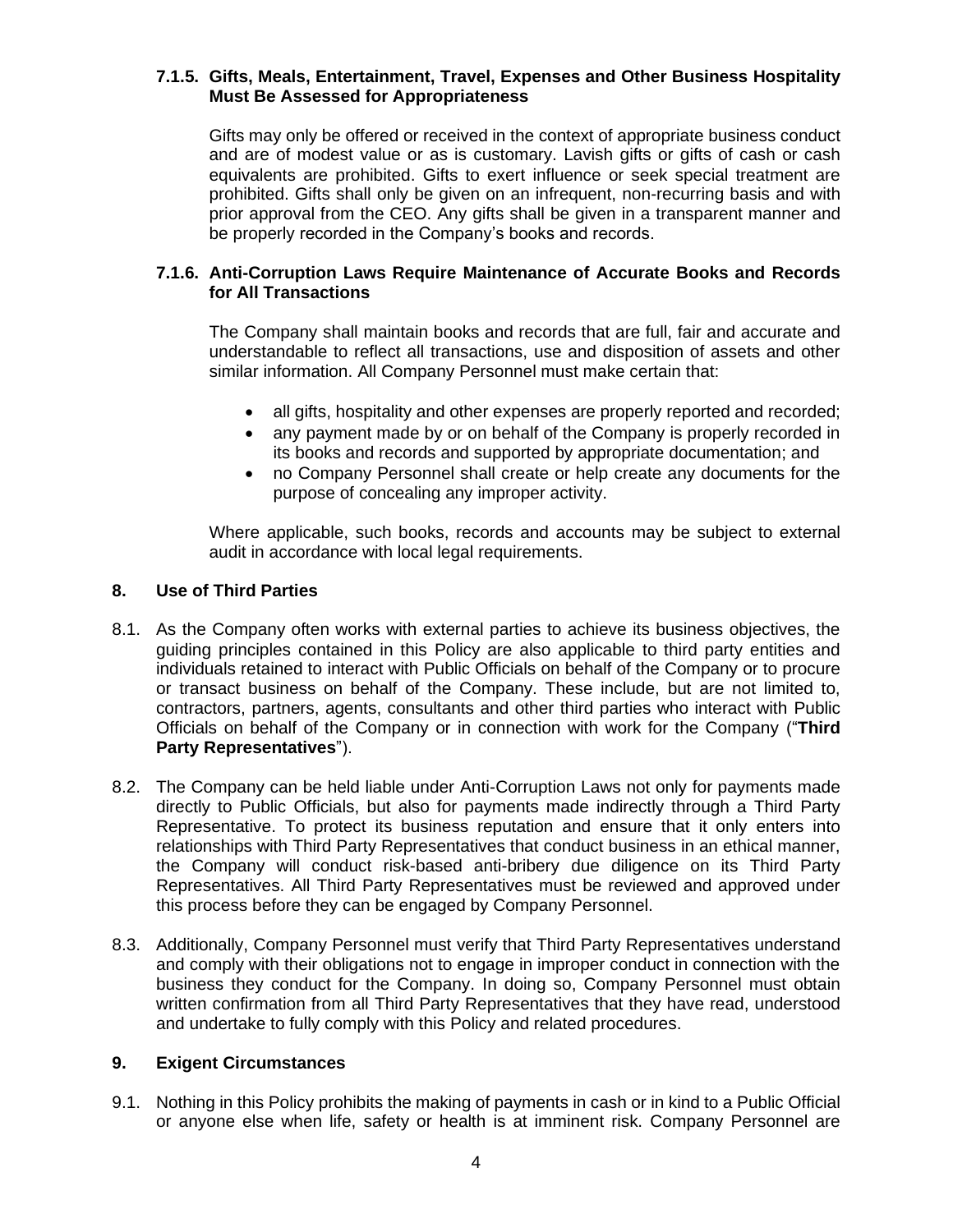permitted to make a payment to avoid subjecting themselves or another person to an imminent health or safety risk. The making of such a payment in exigent circumstances should be reported to the Company's CEO as soon as possible, and the CEO shall then promptly notify the Board. Such payments must be properly recorded and identified in the Company's books and records.

## **10. Training and Education**

10.1. The Company will implement regular training and education programs for all employees, directors, consultants and contractors regarding this Policy. Requirements for anti-bribery and anti-corruption training will be based on internal risk assessments, will be re-assessed periodically and will be updated as necessary. Education regarding this Policy will also be incorporated into the orientation process for new employees.

#### **11. Compliance and Enforcement**

- 11.1. The Company will clearly communicate the expectation that all employees, directors, consultants and contractors will comply with this Policy. For Company employees, noncompliance with this Policy may be grounds for disciplinary action up to and including termination of employment. For directors, non-compliance may be grounds for case-specific disciplinary action, which may include immediate discharge or removal. For consultants and contractors, non-compliance may be grounds for contract termination. Individuals may also be subject to civil and criminal prosecution including penalties, fines and imprisonment.
- 11.2. Company Personnel who become aware of, or suspect a violation of this Policy must report the matter using any of the following methods:

**Reporting the violation in an informal manner:** The concern could be reported directly to any supervisor or member of the Company's management team whom the employee is comfortable approaching. Any manager or other supervisory employee who receives a report of an alleged violation must immediately forward the report to the CEO, unless the alleged violation involves the CEO, and in such case the report must be forwarded to the Chair of the Governance and Nomination Committee.

**Reporting the violation through the Company's anonymous and confidential whistleblower helpline:** The Company has engaged Integrity Counts, a Canadian provider of global ethics reporting services, as an independent and external administrator of their whistleblower helpline. There are three ways to submit a complaint via Integrity Counts:

- (i) filing a report on the website [\(http://integritycounts.ca/org/magsilver\)](http://integritycounts.ca/org/magsilver);
- (ii) calling the toll-free phone number (North America 1-866-921-6714 or Mexico 001-800-099-0642); or
- (iii) submitting an email [\(magsilver@integritycounts.ca\)](mailto:magsilver@integritycounts.ca).
- 11.3. For additional information about how to report misconduct, illegal activity or violations of the Company's policies, please consult the MAG's Whistleblower Protection Policy, which can be found at [https://magsilver.com/corporate/governance/.](https://magsilver.com/corporate/governance/) Retaliation by anyone because of making a good faith report of a possible violation of the law or this Policy is strictly prohibited and will result in disciplinary action, including and up to termination.

#### **12. Monitoring**

12.1. Management will monitor and periodically review the Company's internal control systems and procedures to provide assurance of effective compliance with this Policy. External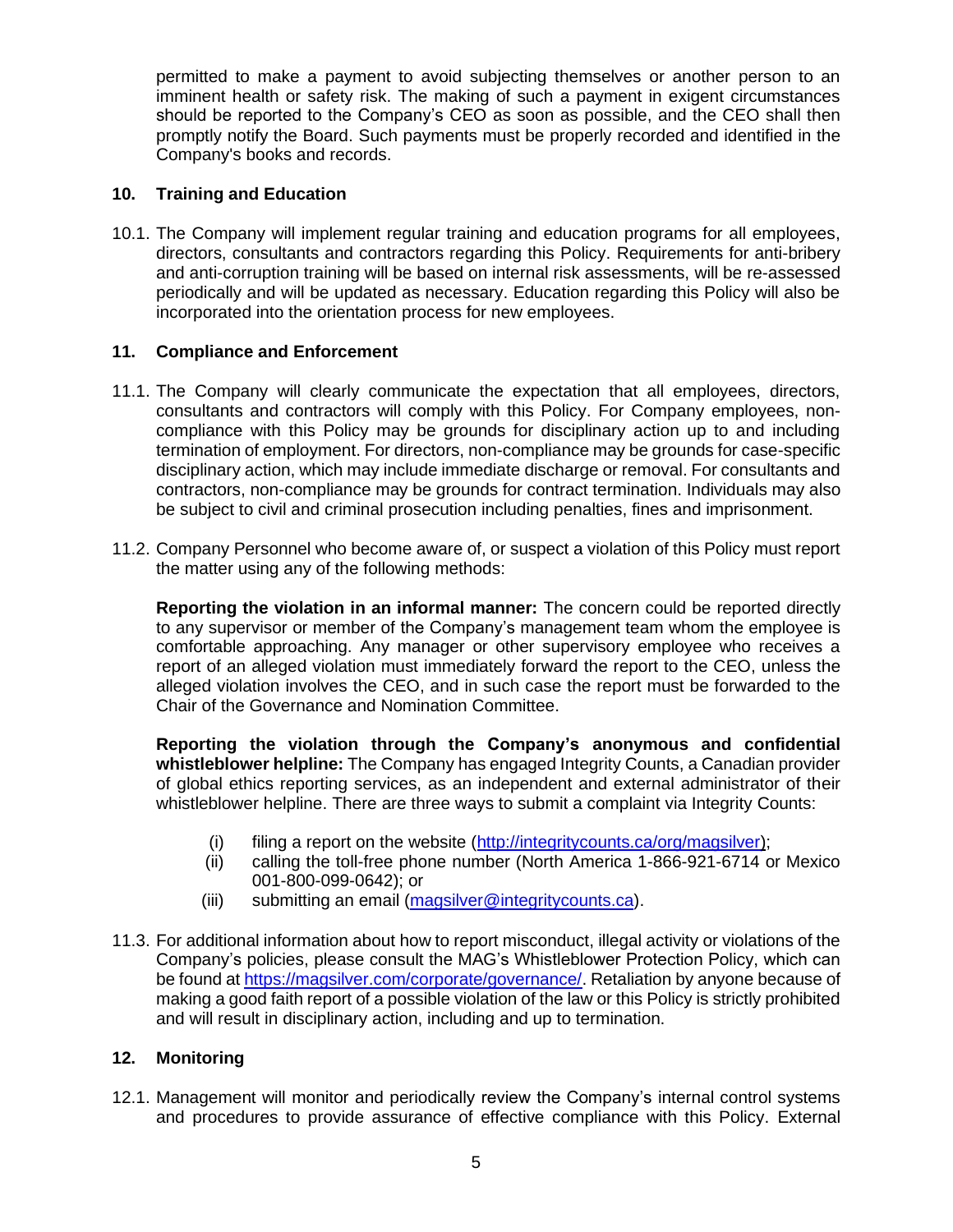reviews may be conducted by retained third parties, coordinated by the Company's Chief Financial Officer. Internal or external review documentation may include performance improvement action plans.

## **13. Policy Implementation Queries**

13.1. Any questions regarding the Policy, procedures or other Company policies mentioned herein should be directed to the CEO.

**Last Reviewed and approved by the Board on March 25, 2022**.